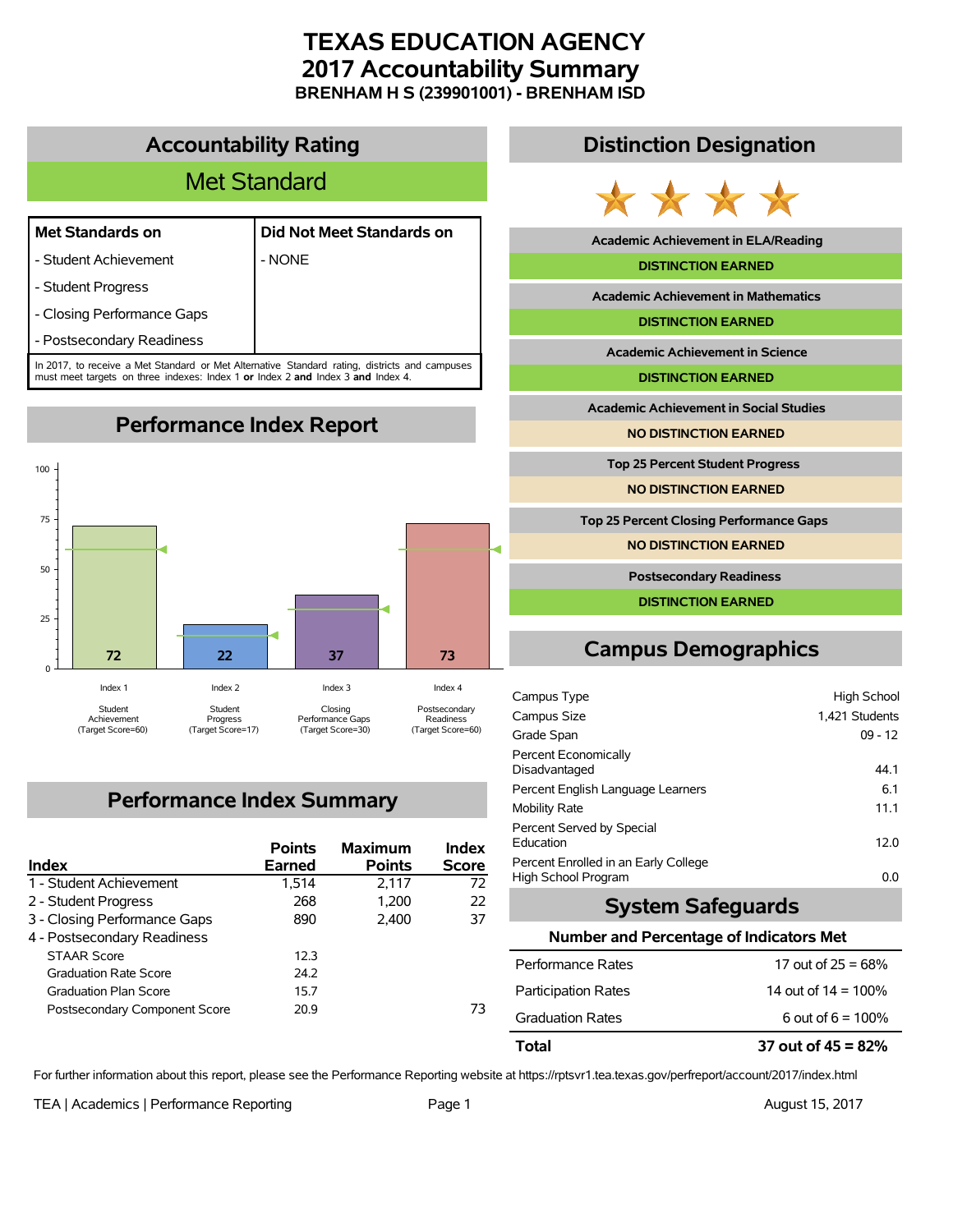### **TEXAS EDUCATION AGENCY 2017 Accountability Summary PRIDE ACADEMY (239901004) - BRENHAM ISD**

| <b>Improvement Required</b>                                                                  |                            |  |
|----------------------------------------------------------------------------------------------|----------------------------|--|
|                                                                                              |                            |  |
| Met Standards on                                                                             | Did Not Meet Standards on  |  |
| - Postsecondary Readiness                                                                    | - Student Achievement      |  |
|                                                                                              | - Closing Performance Gaps |  |
| In 2017, to receive a Met Standard or Met Alternative Standard rating, districts and campuse |                            |  |

**Accountability Rating**

In 2017, to receive a Met Standard or Met Alternative Standard rating, districts and campuses must meet targets on three indexes: Index 1 **or** Index 2 **and** Index 3 **and** Index 4.



## **Performance Index Summary**

| <b>Index</b>                  | <b>Points</b><br><b>Earned</b> | <b>Maximum</b><br><b>Points</b> | Index<br><b>Score</b> |
|-------------------------------|--------------------------------|---------------------------------|-----------------------|
| 1 - Student Achievement       | 6                              | 33                              | 18                    |
| 2 - Student Progress          | N/A                            | N/A                             | N/A                   |
| 3 - Closing Performance Gaps  | 23                             | 200                             | 12                    |
| 4 - Postsecondary Readiness   |                                |                                 |                       |
| <b>STAAR Score</b>            | 4.8                            |                                 |                       |
| <b>Graduation Rate Score</b>  | 54 0                           |                                 |                       |
| <b>Graduation Plan Score</b>  | N/A                            |                                 |                       |
| Postsecondary Component Score | N/A                            |                                 | 89*                   |

\* Includes bonus points that may have been added to the Index 4 Score.

# **Distinction Designation**

**Academic Achievement in ELA/Reading**

**NOT ELIGIBLE**

**Academic Achievement in Mathematics**

**NOT ELIGIBLE**

**Academic Achievement in Science**

**NOT ELIGIBLE**

**Academic Achievement in Social Studies**

**NOT ELIGIBLE**

**Top 25 Percent Student Progress**

**NOT ELIGIBLE**

**Top 25 Percent Closing Performance Gaps**

**NOT ELIGIBLE**

**Postsecondary Readiness**

**NOT ELIGIBLE**

# **Campus Demographics**

| Campus Type                                                 | High School |
|-------------------------------------------------------------|-------------|
| Campus Size                                                 | 35 Students |
| Grade Span                                                  | $09 - 12$   |
| Percent Economically<br>Disadvantaged                       | 45.7        |
| Percent English Language Learners                           | 8.6         |
| Mobility Rate **                                            | N/A         |
| Percent Serverd by Special<br>Education                     | 14.3        |
| Percent Enrolled in an Early College<br>High School Program | 0.0         |

### **System Safeguards**

#### **Number and Percentage of Indicators Met**

| Total                      | 2 out of $6 = 33%$   |
|----------------------------|----------------------|
| <b>Graduation Rates</b>    | 0 out of $1 = 0\%$   |
| <b>Participation Rates</b> | 2 out of $2 = 100\%$ |
| Performance Rates          | 0 out of $3 = 0\%$   |

\*\* District Mobility Rate was used when the mobility rate was not available for a campus. For further information about this report, please see the Performance Reporting website at https://rptsvr1.tea.texas.gov/perfreport/account/2017/index.html

TEA | Academics | Performance Reporting Page 2 August 15, 2017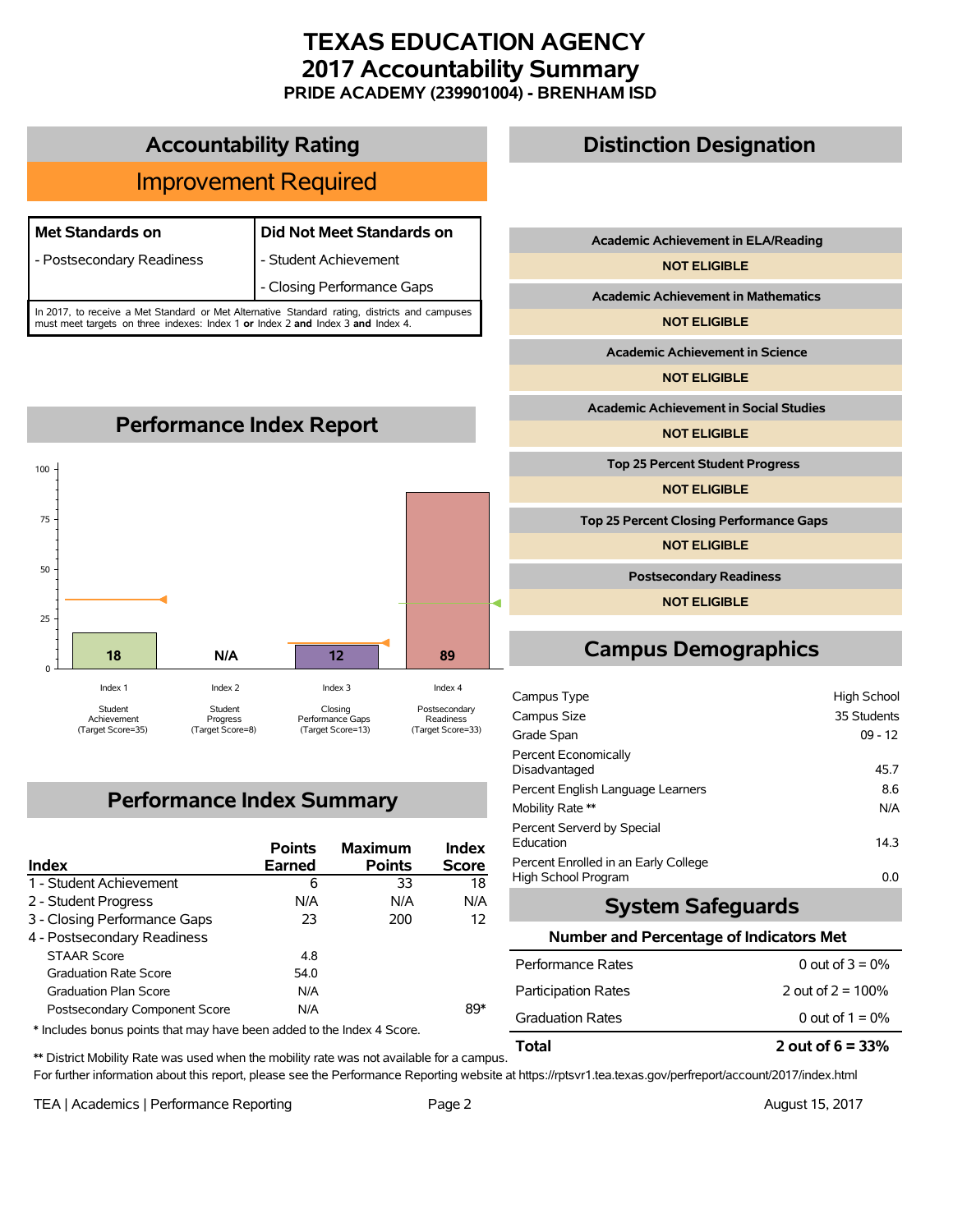### **TEXAS EDUCATION AGENCY 2017 Accountability Summary BRENHAM MIDDLE (239901041) - BRENHAM ISD**

### **Accountability Rating**

# Met Standard

### **Met Standards on Did Not Meet Standards on**

- Student Achievement | NONE
- 
- Student Progress
- Closing Performance Gaps
- Postsecondary Readiness

In 2017, to receive a Met Standard or Met Alternative Standard rating, districts and campuses must meet targets on three indexes: Index 1 **or** Index 2 **and** Index 3 **and** Index 4.

**Performance Index Report**



# **Performance Index Summary**

| <b>Index</b>                  | <b>Points</b><br>Earned | <b>Maximum</b><br><b>Points</b> | Index<br><b>Score</b> |
|-------------------------------|-------------------------|---------------------------------|-----------------------|
| 1 - Student Achievement       | 1,364                   | 1.674                           | 81                    |
| 2 - Student Progress          | 473                     | 1.200                           | 39                    |
| 3 - Closing Performance Gaps  | 842                     | 1.800                           | 47                    |
| 4 - Postsecondary Readiness   |                         |                                 |                       |
| <b>STAAR Score</b>            | 40.3                    |                                 |                       |
| <b>Graduation Rate Score</b>  | N/A                     |                                 |                       |
| <b>Graduation Plan Score</b>  | N/A                     |                                 |                       |
| Postsecondary Component Score | N/A                     |                                 | 40                    |

### **Distinction Designation**



**Academic Achievement in ELA/Reading**

#### **DISTINCTION EARNED**

**Academic Achievement in Mathematics**

**DISTINCTION EARNED**

**Academic Achievement in Science**

**DISTINCTION EARNED**

**Academic Achievement in Social Studies**

**NOT ELIGIBLE**

**Top 25 Percent Student Progress**

**NO DISTINCTION EARNED**

**Top 25 Percent Closing Performance Gaps**

**DISTINCTION EARNED**

**Postsecondary Readiness**

**DISTINCTION EARNED**

# **Campus Demographics**

| Campus Type                                                 | Middle School |
|-------------------------------------------------------------|---------------|
| Campus Size                                                 | 706 Students  |
| Grade Span                                                  | $05 - 06$     |
| Percent Economically<br>Disadvantaged                       | 58.4          |
| Percent English Language Learners                           | 14.2          |
| Mobility Rate                                               | 9.1           |
| Percent Served by Special<br>Education                      | 15.4          |
| Percent Enrolled in an Early College<br>High School Program | 0.0           |

### **System Safeguards**

#### **Number and Percentage of Indicators Met**

| Total                      | 34 out of $35 = 97\%$  |
|----------------------------|------------------------|
| <b>Graduation Rates</b>    | N/A                    |
| <b>Participation Rates</b> | 14 out of $14 = 100\%$ |
| Performance Rates          | 20 out of $21 = 95%$   |

For further information about this report, please see the Performance Reporting website at https://rptsvr1.tea.texas.gov/perfreport/account/2017/index.html

TEA | Academics | Performance Reporting Page 3 August 15, 2017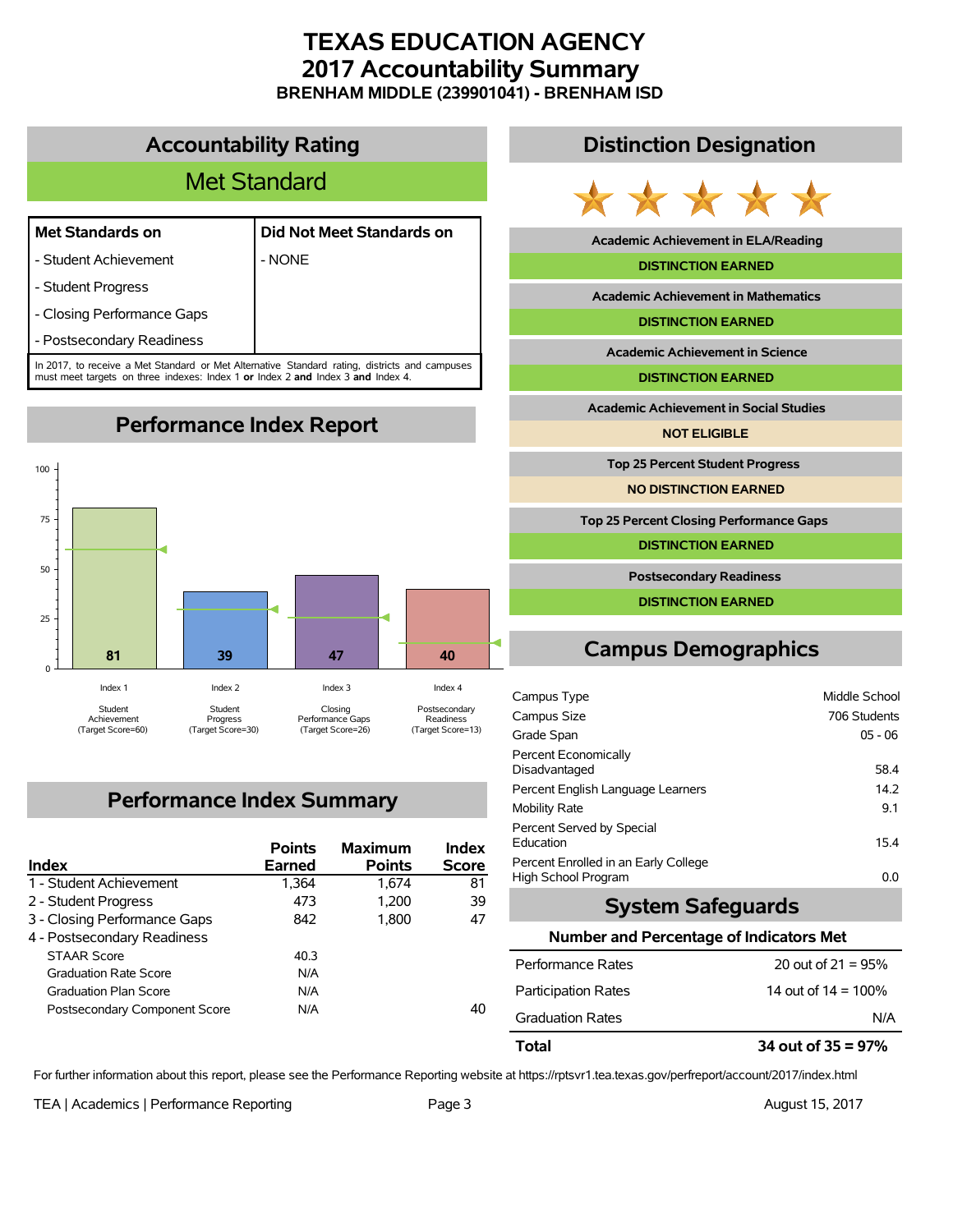### **TEXAS EDUCATION AGENCY 2017 Accountability Summary BRENHAM J H (239901042) - BRENHAM ISD**

### **Accountability Rating**

# Met Standard

### **Met Standards on Did Not Meet Standards on**

- Student Achievement | NONE
- 
- Student Progress
- Closing Performance Gaps
- Postsecondary Readiness

In 2017, to receive a Met Standard or Met Alternative Standard rating, districts and campuses must meet targets on three indexes: Index 1 **or** Index 2 **and** Index 3 **and** Index 4.

**Performance Index Report**



# **Performance Index Summary**

| <b>Index</b>                  | <b>Points</b><br>Earned | <b>Maximum</b><br><b>Points</b> | Index<br><b>Score</b> |
|-------------------------------|-------------------------|---------------------------------|-----------------------|
| 1 - Student Achievement       | 1,796                   | 2.504                           | 72                    |
| 2 - Student Progress          | 636                     | 1.400                           | 45                    |
| 3 - Closing Performance Gaps  | 993                     | 3.000                           | 33                    |
| 4 - Postsecondary Readiness   |                         |                                 |                       |
| <b>STAAR Score</b>            | 39.0                    |                                 |                       |
| <b>Graduation Rate Score</b>  | N/A                     |                                 |                       |
| <b>Graduation Plan Score</b>  | N/A                     |                                 |                       |
| Postsecondary Component Score | N/A                     |                                 | 39                    |

### **Distinction Designation**



**Academic Achievement in ELA/Reading**

**NO DISTINCTION EARNED**

**Academic Achievement in Mathematics**

**DISTINCTION EARNED**

**Academic Achievement in Science**

**NO DISTINCTION EARNED**

**Academic Achievement in Social Studies**

**NO DISTINCTION EARNED**

**Top 25 Percent Student Progress**

**DISTINCTION EARNED**

**Top 25 Percent Closing Performance Gaps**

**NO DISTINCTION EARNED**

**Postsecondary Readiness**

**NO DISTINCTION EARNED**

# **Campus Demographics**

| Campus Type                                                 | Middle School |
|-------------------------------------------------------------|---------------|
| Campus Size                                                 | 748 Students  |
| Grade Span                                                  | $07 - 08$     |
| Percent Economically<br>Disadvantaged                       | 51.1          |
| Percent English Language Learners                           | 10.3          |
| Mobility Rate                                               | 11.1          |
| Percent Served by Special<br>Education                      | 11.6          |
| Percent Enrolled in an Early College<br>High School Program | 0.0           |

### **System Safeguards**

#### **Number and Percentage of Indicators Met**

| Total                      | 32 out of $49 = 65%$   |
|----------------------------|------------------------|
| <b>Graduation Rates</b>    | N/A                    |
| <b>Participation Rates</b> | 14 out of $14 = 100\%$ |
| Performance Rates          | 18 out of $35 = 51\%$  |

For further information about this report, please see the Performance Reporting website at https://rptsvr1.tea.texas.gov/perfreport/account/2017/index.html

TEA | Academics | Performance Reporting Page 4 August 15, 2017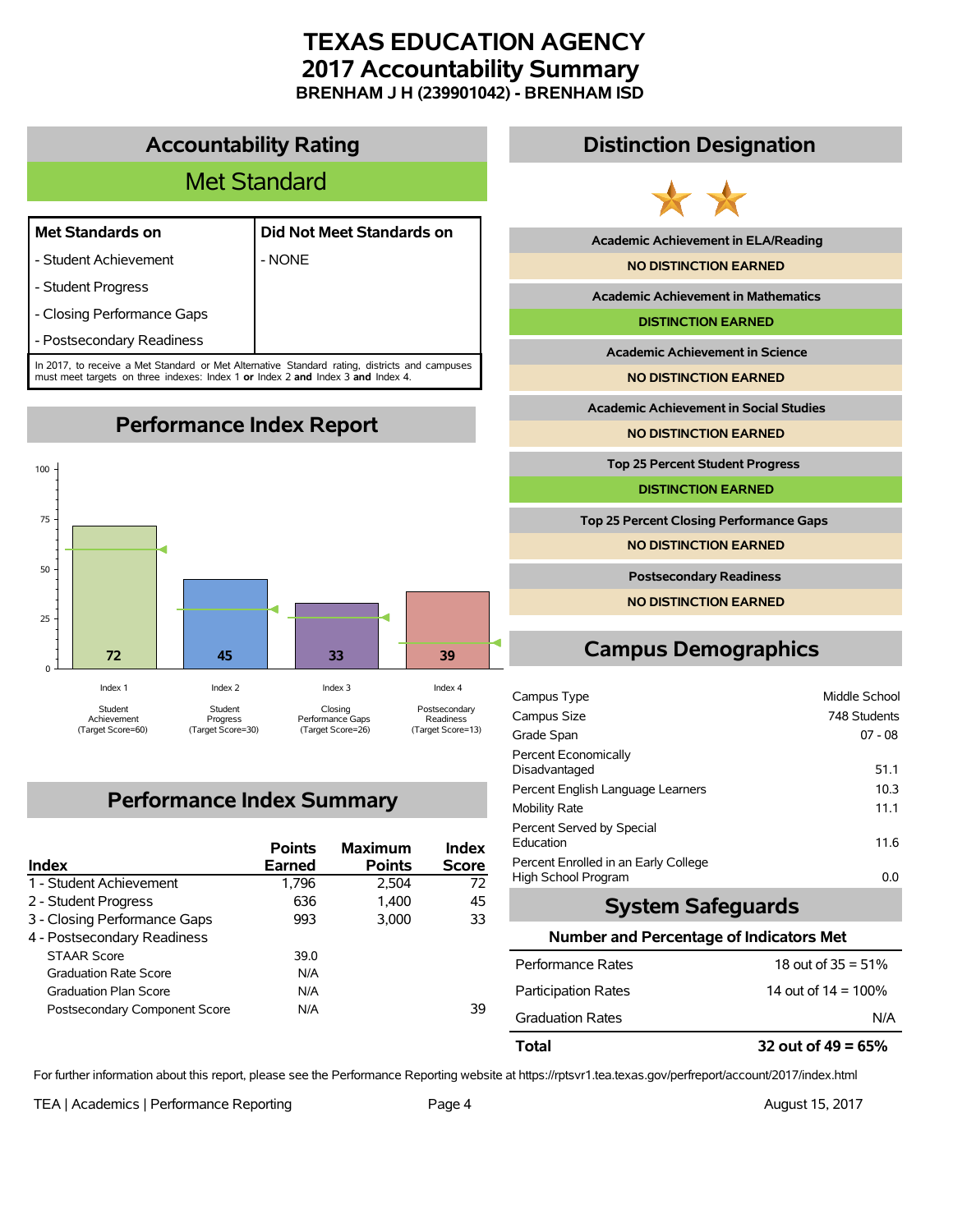## **TEXAS EDUCATION AGENCY 2017 Accountability Summary ALTON EL (239901101) - BRENHAM ISD**

**Accountability Rating**

# Met Standard

### **Met Standards on Did Not Meet Standards on**

- Student Achievement | NONE

- Student Progress

- Closing Performance Gaps

- Postsecondary Readiness

In 2017, to receive a Met Standard or Met Alternative Standard rating, districts and campuses must meet targets on three indexes: Index 1 **or** Index 2 **and** Index 3 **and** Index 4.

**Performance Index Report**



# **Performance Index Summary**

| <b>Index</b>                  | <b>Points</b><br>Earned | <b>Maximum</b><br><b>Points</b> | Index<br><b>Score</b> |
|-------------------------------|-------------------------|---------------------------------|-----------------------|
| 1 - Student Achievement       | 310                     | 490                             | 63                    |
| 2 - Student Progress          | 418                     | 1.200                           | 35                    |
| 3 - Closing Performance Gaps  | 584                     | 1.800                           | 32                    |
| 4 - Postsecondary Readiness   |                         |                                 |                       |
| <b>STAAR Score</b>            | 34.5                    |                                 |                       |
| <b>Graduation Rate Score</b>  | N/A                     |                                 |                       |
| <b>Graduation Plan Score</b>  | N/A                     |                                 |                       |
| Postsecondary Component Score | N/A                     |                                 | 35                    |

## **Distinction Designation**



**Academic Achievement in ELA/Reading**

**NO DISTINCTION EARNED**

**Academic Achievement in Mathematics**

**NO DISTINCTION EARNED**

**Academic Achievement in Science**

**NOT ELIGIBLE**

**Academic Achievement in Social Studies**

**NOT ELIGIBLE**

**Top 25 Percent Student Progress**

**NO DISTINCTION EARNED**

**Top 25 Percent Closing Performance Gaps**

**NO DISTINCTION EARNED**

**Postsecondary Readiness**

**DISTINCTION EARNED**

# **Campus Demographics**

| Campus Type                                                 | Elementary   |
|-------------------------------------------------------------|--------------|
| Campus Size                                                 | 596 Students |
| Grade Span                                                  | EE-04        |
| Percent Economically<br>Disadvantaged                       | 82.6         |
| Percent English Language Learners                           | 15.6         |
| Mobility Rate                                               | 22.8         |
| Percent Served by Special<br>Education                      | 10.7         |
| Percent Enrolled in an Early College<br>High School Program | 0.0          |

### **System Safeguards**

#### **Number and Percentage of Indicators Met**

For further information about this report, please see the Performance Reporting website at https://rptsvr1.tea.texas.gov/perfreport/account/2017/index.html

TEA | Academics | Performance Reporting Page 5 August 15, 2017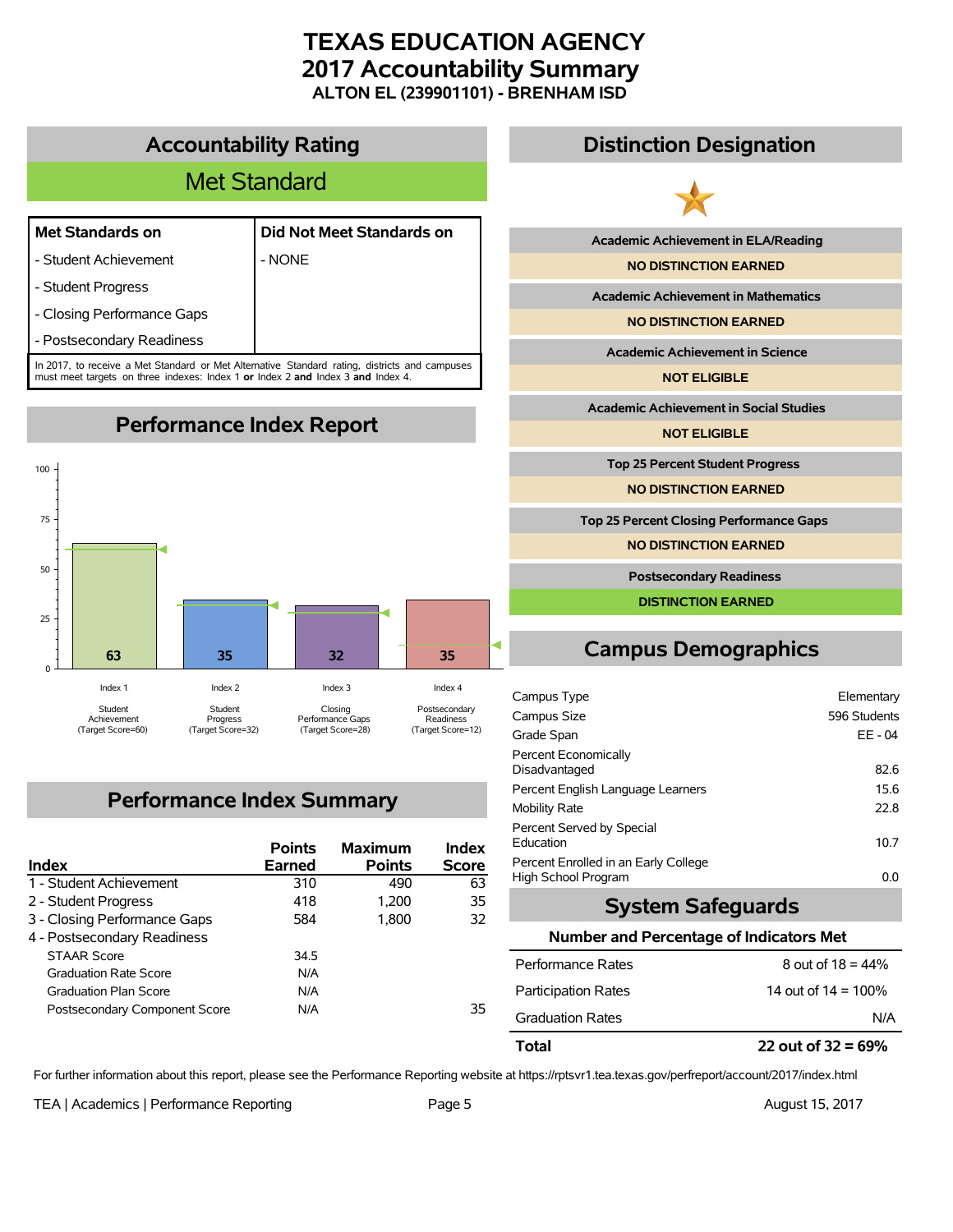## **TEXAS EDUCATION AGENCY 2017 Accountability Summary BRENHAM EL (239901102) - BRENHAM ISD**

### **Accountability Rating**

# Met Standard

| <b>Met Standards on</b>    | Did Not Meet Standards on |
|----------------------------|---------------------------|
| - Student Achievement      | - Student Progress        |
| - Closing Performance Gaps |                           |
| - Postsecondary Readiness  |                           |

In 2017, to receive a Met Standard or Met Alternative Standard rating, districts and campuses must meet targets on three indexes: Index 1 **or** Index 2 **and** Index 3 **and** Index 4.



## **Performance Index Summary**

| <b>Index</b>                  | <b>Points</b><br>Earned | <b>Maximum</b><br><b>Points</b> | Index<br><b>Score</b> |
|-------------------------------|-------------------------|---------------------------------|-----------------------|
| 1 - Student Achievement       | 467                     | 628                             | 74                    |
| 2 - Student Progress          | 322                     | 1.200                           | 27                    |
| 3 - Closing Performance Gaps  | 671                     | 1.800                           | 37                    |
| 4 - Postsecondary Readiness   |                         |                                 |                       |
| <b>STAAR Score</b>            | 39.5                    |                                 |                       |
| <b>Graduation Rate Score</b>  | N/A                     |                                 |                       |
| <b>Graduation Plan Score</b>  | N/A                     |                                 |                       |
| Postsecondary Component Score | N/A                     |                                 | 40                    |

### **Distinction Designation**



**Academic Achievement in ELA/Reading**

#### **DISTINCTION EARNED**

**Academic Achievement in Mathematics**

**DISTINCTION EARNED**

**Academic Achievement in Science**

**NOT ELIGIBLE**

**Academic Achievement in Social Studies**

**NOT ELIGIBLE**

**Top 25 Percent Student Progress**

**NO DISTINCTION EARNED**

**Top 25 Percent Closing Performance Gaps**

**NO DISTINCTION EARNED**

**Postsecondary Readiness**

**NO DISTINCTION EARNED**

# **Campus Demographics**

| Campus Type                                                 | Elementary   |
|-------------------------------------------------------------|--------------|
| Campus Size                                                 | 705 Students |
| Grade Span                                                  | EE - 04      |
| Percent Economically<br>Disadvantaged                       | 60.4         |
| Percent English Language Learners                           | 10.6         |
| Mobility Rate                                               | 5.2          |
| Percent Served by Special<br>Education                      | 129          |
| Percent Enrolled in an Early College<br>High School Program | 0.0          |

### **System Safeguards**

#### **Number and Percentage of Indicators Met**

| Total                      | 25 out of $33 = 76\%$  |
|----------------------------|------------------------|
| <b>Graduation Rates</b>    | N/A                    |
| <b>Participation Rates</b> | 14 out of $14 = 100\%$ |
| Performance Rates          | 11 out of $19 = 58\%$  |

For further information about this report, please see the Performance Reporting website at https://rptsvr1.tea.texas.gov/perfreport/account/2017/index.html

TEA | Academics | Performance Reporting Page 6 August 15, 2017